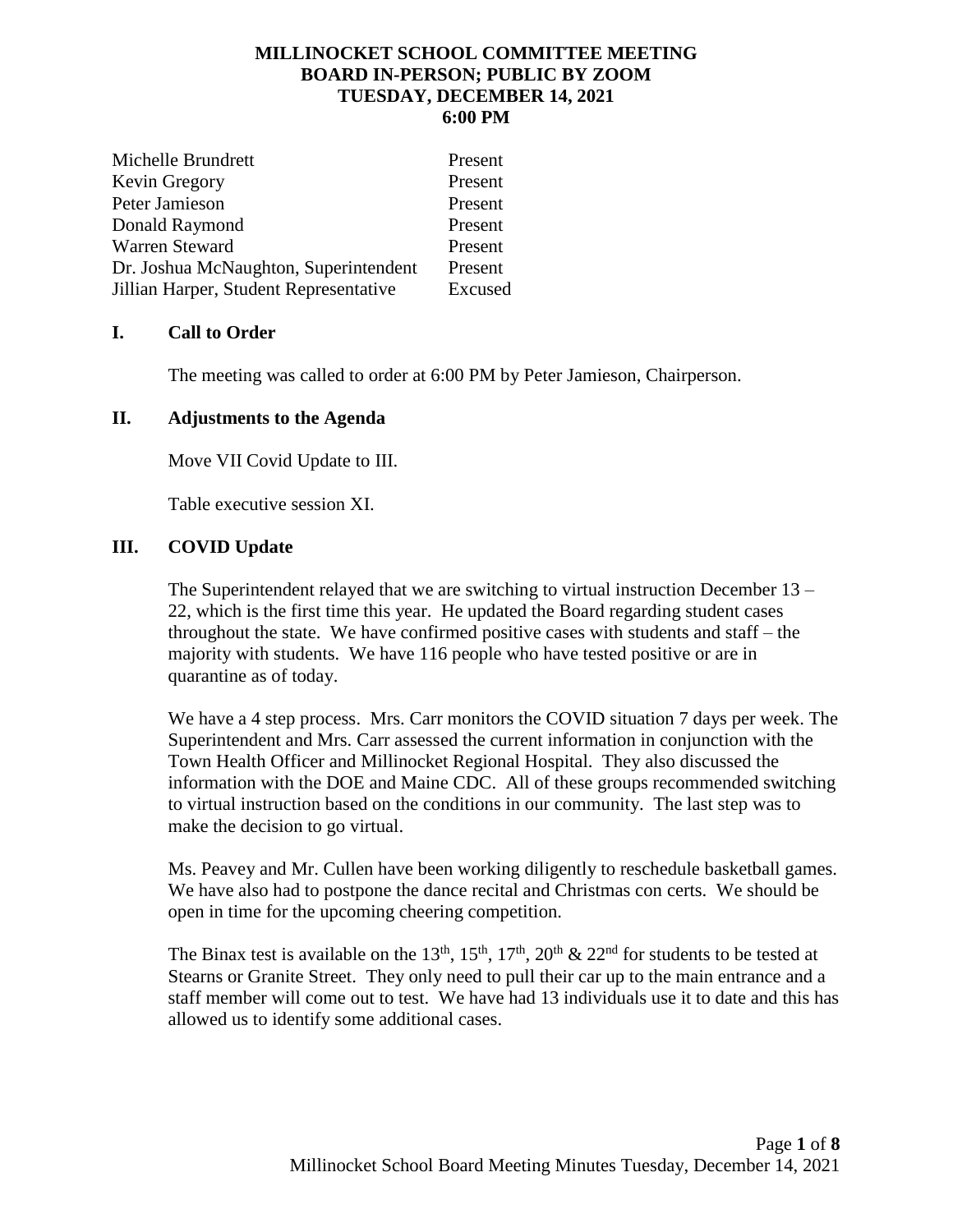The Maine CDC in conjunction with DHHS are looking at a different approach to the Standard Operating Procedure. Currently, schools are responsible for that decision. Discussions are ongoing and we expect to hear something early in January as to changes for our school. The Stakeholders group will meet when we get the information.

We will continue to monitor the situation over Christmas break to see if we can safely return on January 3. The Principals will report what virtual instruction looks like at their school during their monthly report.

The Superintendent realizes it is a difficult situation for everyone, but he hopes everyone understands we have gone virtual for the safety of our students and staff.

# **IV. Public Comment**

Stephanie Jamieson stated she has a tremendous amount of respect for the decision that had to be made and that the decision had to be made so quickly. We are a strong community and we can get through this. Thank you for keeping out students and staff safe.

Erica Mackin thanked everyone for the time they have put into virtual learning, especially the teachers and thanks to the Board and Superintendent for keeping our kids safe. She proposed that the Board and Superintendent discuss pool testing. She would also like to see a COVID discussion on every agenda going forward. She asked if in the future a letter or message can go out with Facebook announcements to give further information.

Mallorrie Nadeau said she appreciates everyone coming together and doing the best they can. She recognizes going virtual causes instability, including in her home. Maybe we can also think about a place for students to go for stability.

Kevin Gregory was welcomed back to the School Board as an appointment by the Town Council. His experience and history with the School Board is very important.

# **V. Approval of Minutes**

**Motion**: To approve the minutes of the School Board Meeting November 30, 2021, barring any errors or omissions.

**Motioned by: Warren Steward <b>Seconded by:** Donald Raymond

### **Board Discussion:**

None

**Voted:**  $4 - Yes = 0 - No = 1 - Abs (Kevin Gregory)$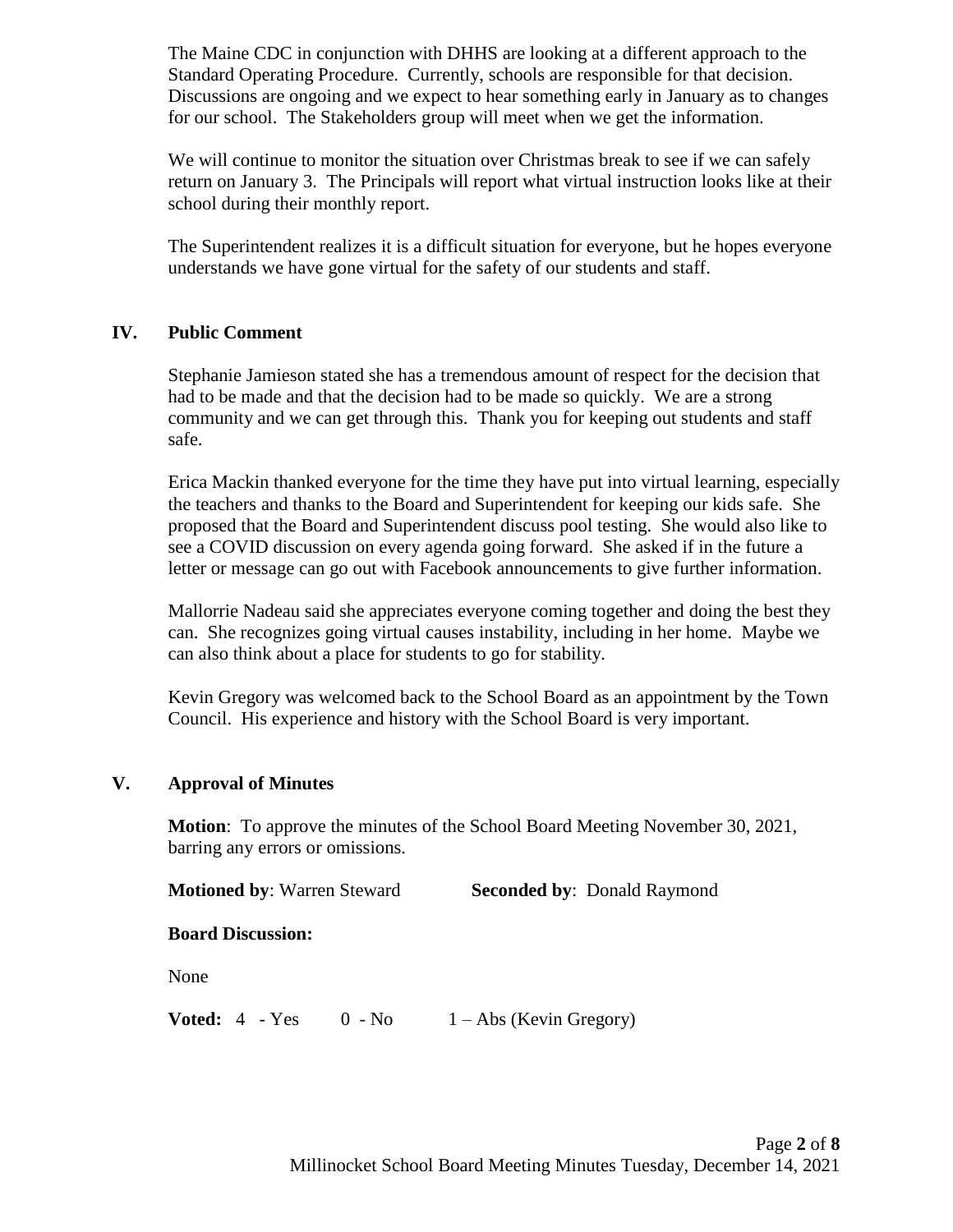## **VI. Payroll Warrant**

**Motion:** It was moved to direct the Superintendent of Schools to authorize payment by the Town Treasurer to each party listed herein, the sum set against each name contained in School Payroll Warrant #22-13 in the amount of \$158,653.31 on December 16, 2021, and MainePERS #22-6 in the amount of \$38,268.70 on December 6, 2021.

**Motioned by**: Michelle Brundrett **Seconded by**: Warren Steward

### **Board Discussion:**

None

**Voted:** 5 - Yes 0 - No 0 - Abs

#### **VII. Payable Warrant**

**Motion:** It was moved to direct the Superintendent of Schools to authorize payment by the Town Treasurer to each party listed herein, the sum set against each name contained in School Payable Warrant #22-18 in the amount of \$30,485.56 and #22-19 in the amount of \$193,902.40 on December 16, 2021.

| <b>Motioned by: Kevin Gregory</b> | <b>Seconded by: Donald Raymond</b> |
|-----------------------------------|------------------------------------|
|-----------------------------------|------------------------------------|

### **Board Discussion:**

None

**Voted:** 5 - Yes 0 - No 0 - Abs

### **VIII. Student Representative Report**

### **Jillian Harper reported**:

None

#### **IX. Administrative Reports**

### **Alicia Campbell, Food Service Manager, reported**:

The staff in the cafeteria have been very busy providing meals to students in school and students who have had to quarantine. We have been serving around 230 breakfasts and 270 lunches per day between Granite Street and Stearns. Although we have faced some challenges this school year, everyone is doing their best and in many cases going above and beyond.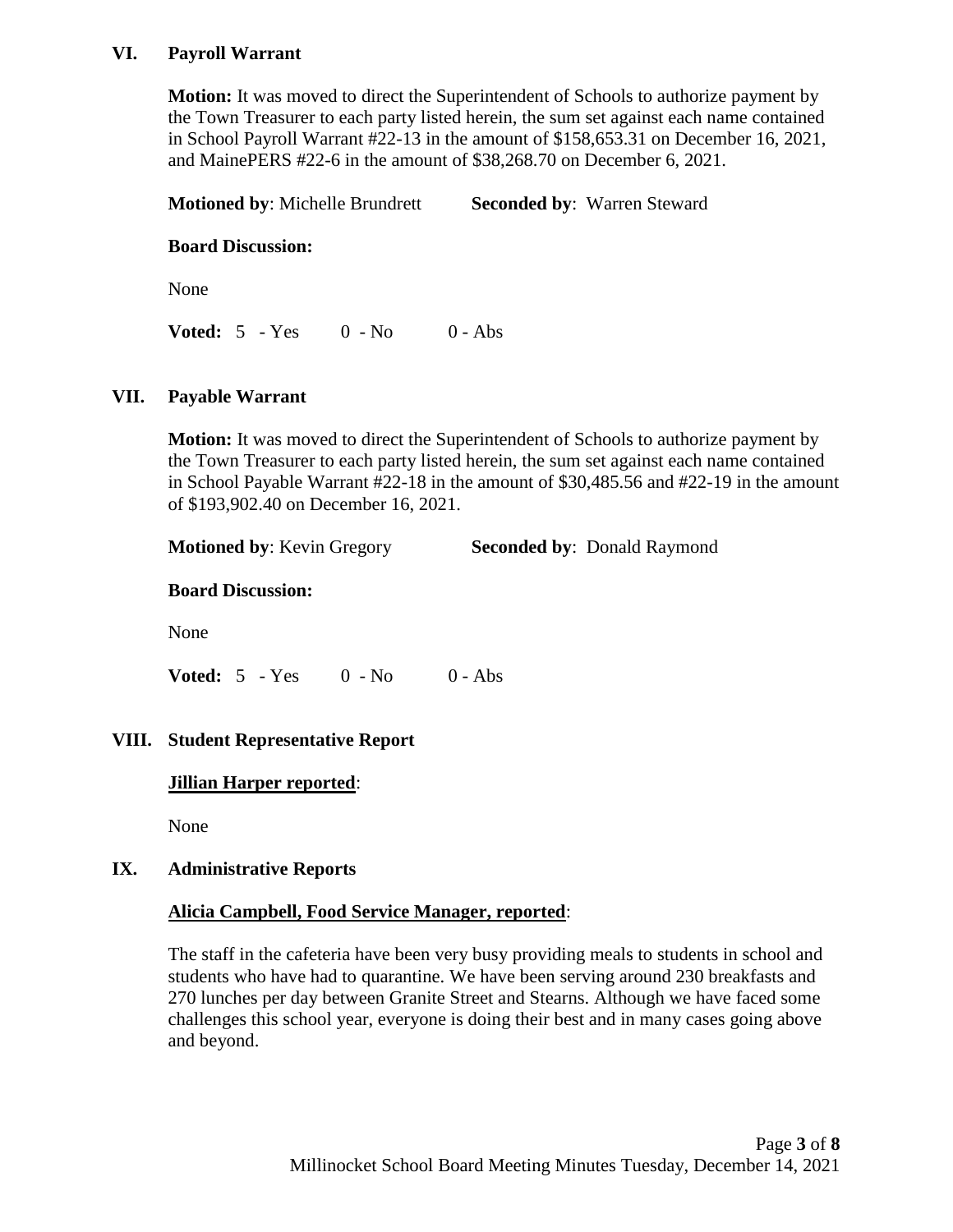# **Cody Clinton, IT Coordinator, reported**:

None

# **Louie DiFrederico, Facilities Manager, reported**:

None

## **Sam Hiscoe, PreK-5 Principal, reported**:

**PTO** – A few successful fundraisers to help us get closer to their goal for purchasing the Gaga Ball pit for the playground. A cheesecake raffle raised over \$250. A marathon runner who organized a recovery run and encouraged participants to donate to the PTO and that raised \$175. The Gaga Ball Pit costs roughly \$2,000 and the PTO has currently raised close to \$1,435.

The PTO is still having monthly meetings via Zoom on the 3rd Wednesday of the month at 6:30. The Zoom link is on our Facebook page for anyone who wants to attend.

The PTO purchased crayons for Mrs. Reece's bags she sent home over Thanksgiving break and the gingerbread house kits for the classrooms.

The PTO helped organize the kid's fun run for the marathon this year. They got the kids registered and ready to race. They worked hard to get the wood metals made so the kids all had something to celebrate their race. They came out awesome and the kids had a blast despite the cold. We are thankful for all the PTO has donated and done for our students and staff.

**Unified Performing Arts –** This school year, the Unified Performing Arts at Granite Street is offering all students in grades 3-5 who want to be able to participate in not only bucket band, but also guitar club and hand chime groups. We started the first week of December and the groups will continue through the end of the year. This will allow rolling participation. Students who may not be able to participate now because they may have a sport conflict are able to join later.

At this time, students participating in guitar club need to have their own guitars. Jennifer Bissonnette was able to borrow a few guitars from the high school to allow a few more students to participate. She has been using Facebook to request guitar donations. Already, two people have volunteered to donate a guitar their child no longer uses.

In discussion with the district music teachers, we hope to involve these students in concerts throughout the year. We will hopefully have a concert in February or March, as well as one in the spring. We are beyond thankful for Jennifer Bissonnette's dedication to the after-school music programs.

**Newspaper** – The Granite Street Newspaper Club is a chance for 4<sup>th</sup> and 5<sup>th</sup> grade students to learn, and do more writing in hopefully a fun and exciting way. We plan on meeting once a week, Thursdays from 2:15 to 3:00 in the conference room at Granite Street, work on stories and get them published as "Granite Street Growlings" in the *Katahdin Region News*. Shelley Farrington is leading this project and hopes students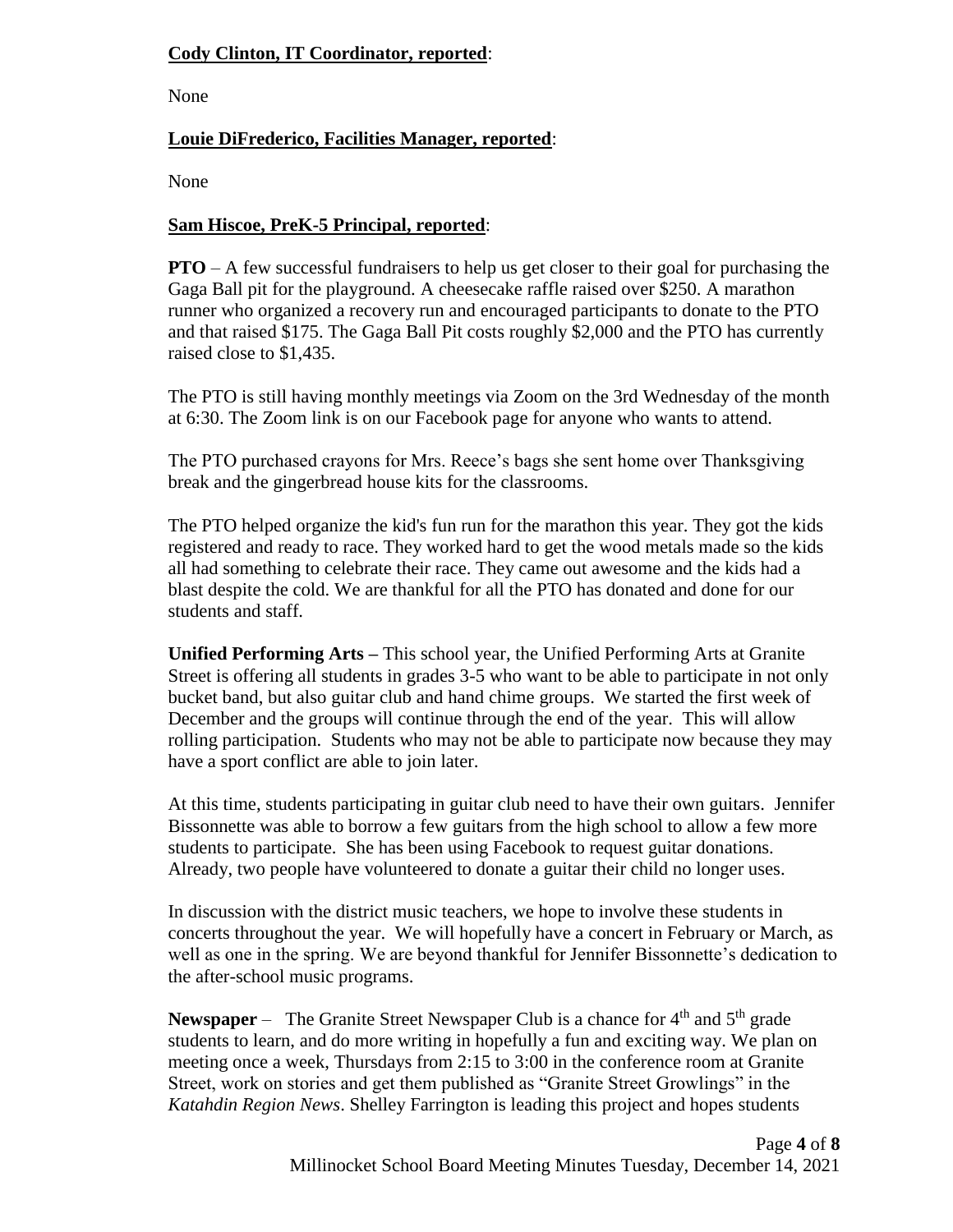learn to write some fun stories, learn about the newspaper business and find some interesting things about the school and staff and let the public know what's happening at Granite!

**Nurse's Report** – As you are aware we have the BiNax Now testing for Covid-19. Katie Carr and Courtney Legassey have been doing a tremendous job administering these tests and contact tracing when we have been notified of positive test results. With our switch to virtual our medical staff is offering a Covid Testing Clinic Monday, Wednesday and Friday 8-10 A.M. – Leah Malcolm was a huge help to Monday morning administering tests. We are thankful for Katie and Courtney's continued hard work and dedication to our students and staff.

**Covid Clinic** – Friday, December 10, 2021 was our second shot for the Covid Clinic for our students. Our school partnered with MRH to make this a successful event. A big thank you to Katie Carr, Courtney LeGassey, Staff from MRH, Bruce Bragdon, and Tom Malcolm for making this event possible and safe.

**Library** – Book Fair: The Book Fair was a huge success. Despite our Covid restrictions to the public, limiting hours, and not having a Family Night, we made over \$5000 in one week. After purchasing some new books for the library, we were given a check for around \$1000 to use for future events. We also raised \$175 for All for Books, which we used to make sure every student left the book fair with a book and every teacher got a book from their wish list. Scholastic will match what we made and send to one of their charities in our name. I look forward to the Spring book fair, which I hope will be 2 weeks long. We are thankful for Mrs. Reece's dedication to the book fair and Dawn Robbins for showing up every day to volunteer her time to work in the book fair. Also, a huge thank you to Rose Raymond for helping us with set up and giving us the run through on how it has gone in the past.

Harry Potter Book Club: The HP book club meets every Tuesday from 2:15-3:00 for 4th and 5th graders. We read around 2 chapters and have an open discussion afterwards. We have around 10 students. The students are doing amazing with it and it is a great group.

**Some Exciting Things Happening –** We have a staff appreciation cart that was built by Miss DeSilva and Mrs. Wheaton. This cart is in the shape and style of an "Ice Cream Truck" we put snacks and drinks on it and roll it through on random Fridays to show appreciation for our staff. We have done it once and plan to do it every other week on a Friday.

Thanksgiving – Our First and Second Grade students were able to celebrate Thanksgiving together in the gym with turkeys being donated by the community and having a few community members come in and serve the students. This was an exciting opportunity for Staff and Students. We are thankful for the efforts put forth by Mrs. Petrin, Mrs. Waite, Mrs. Michaud and Mrs. Osborne to make this happen.

Ice Cream Celebration – We had an ice cream celebration with our students to congratulate them on their hard work and making it through the first trimester. The ice cream was donated by our local Hannaford. Donation – On Monday, December 13, 2021 our local Hannaford sent us a donation of \$1,000.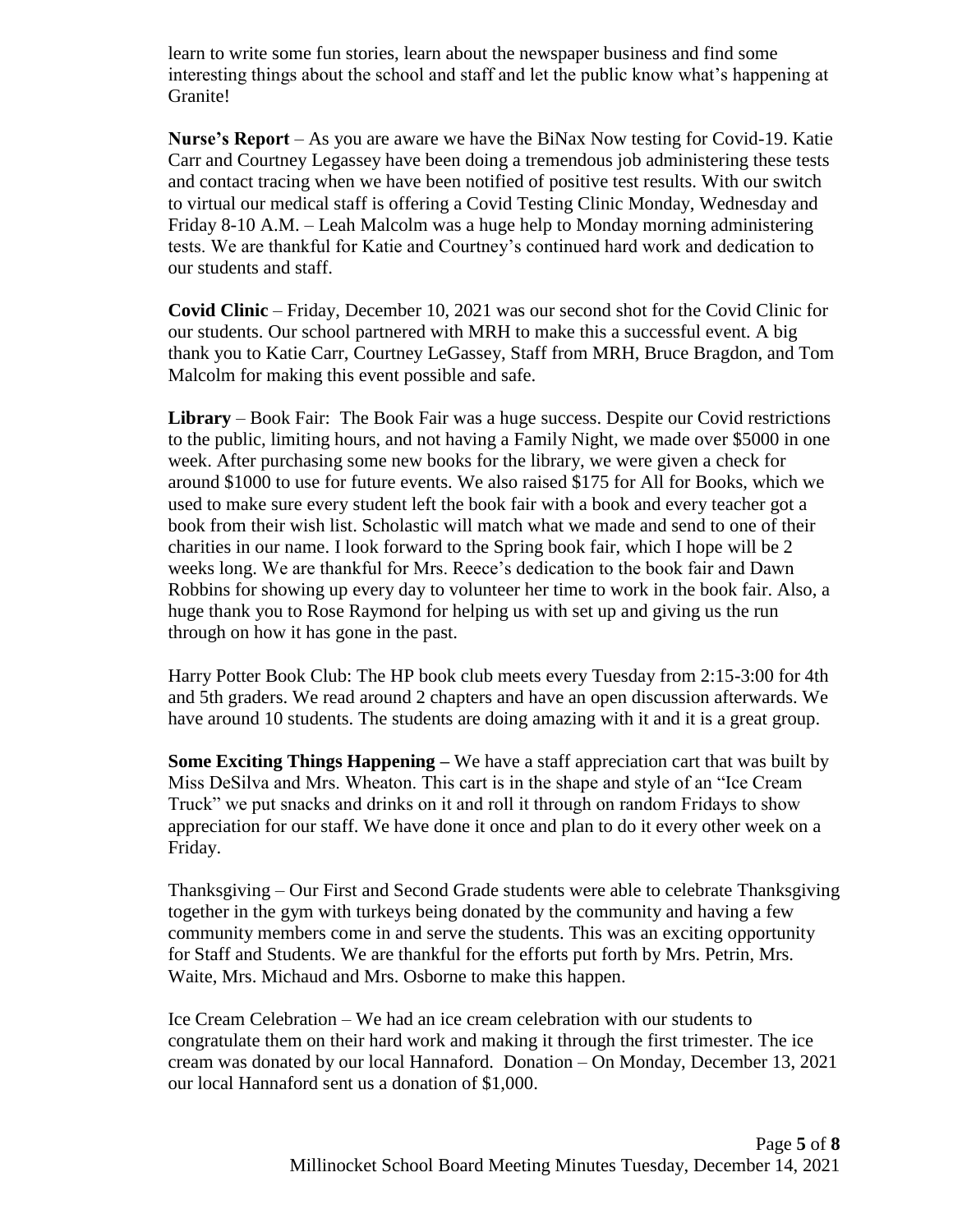# **Instructional Remote Learning Practices -**

- Teachers will teach daily and take attendance at each virtual session. If a student cannot attend a live virtual lesson, they can still make attendance by doing their daily work.
- The teachers are required to do their Zooms at the times they select and report out to parents.
- If you have a young child that is not doing virtual learning due to the inability to navigate an online platform, there will be a packet pick up once a week. The teacher will contact you to make you aware of the times.
- Teachers will include a schedule for families with expectations each week. The schedule will be some online instruction time and some time to work independently on guided practice or independent work. Virtual Learning time includes Lessons, practices, and some form of assessment/check.
- Students will have live learning every day. The amount of time will be developmentally appropriate based on the age of students. At Granite Street School we have set this time to be up to 30-45 minutes for math and up to 30-45 minutes for ELA. This is subject to change depending on the homeroom teacher's preference and grade level. We understand that younger kids will have a difficult time sitting in front of a computer screen for any length of time. At this moment we are trying our best to provide an appropriate education to all of our students. Each teacher is partnered with a Title I or Ed Tech support staff to offer breakout groups during live sessions to provide equitable support for students.
- Ed techs and Title I staff will be providing support in sessions for students and/or classrooms that might need support. Your child may receive a separate email from Title I staff and Ed Techs asking if they would like extra support.
- Regarding specials… Art, Music, Computer, Library, and Gym classes Teachers will upload activities on their specific canvas page. Students will navigate to the specials canvas page and complete the activity. If a parent wants to reach out to a specials teacher to zoom with their child, they should communicate with the teacher. Please note, Specials Teachers may not be able to accommodate every parent and student with individualized zoom times. Specials teachers have designated days and times to zoom with the  $4<sup>th</sup>$  and  $5<sup>th</sup>$  grade classes.
- The schedule will be similar to face-to-face. Monday through Friday the school day for students in grades K-5 will run 7:45 to 2:15. Please keep in mind these are the hours staff will be available for contact, but not be required to be on live zoom. Staff will make a schedule of when they are doing live zoom lessons.

# **Beth Peavey, 6-12 Principal/Athletic Director reported**:

Virtual learning is now underway at Stearns Jr/Sr High School. Teachers are using Canvas to provide instructional materials and supplements. They are conducting lessons via zoom, providing time for practice of instruction, and checking for understanding/administering assessments.

Teachers are available for students during their regularly scheduled classes, as well as by email. Teachers are also offering additional zoom meetings for students who may need additional support or clarification.

In conjunction, our support staff are working closely with teachers to supply small group or individualized support for instruction and practice.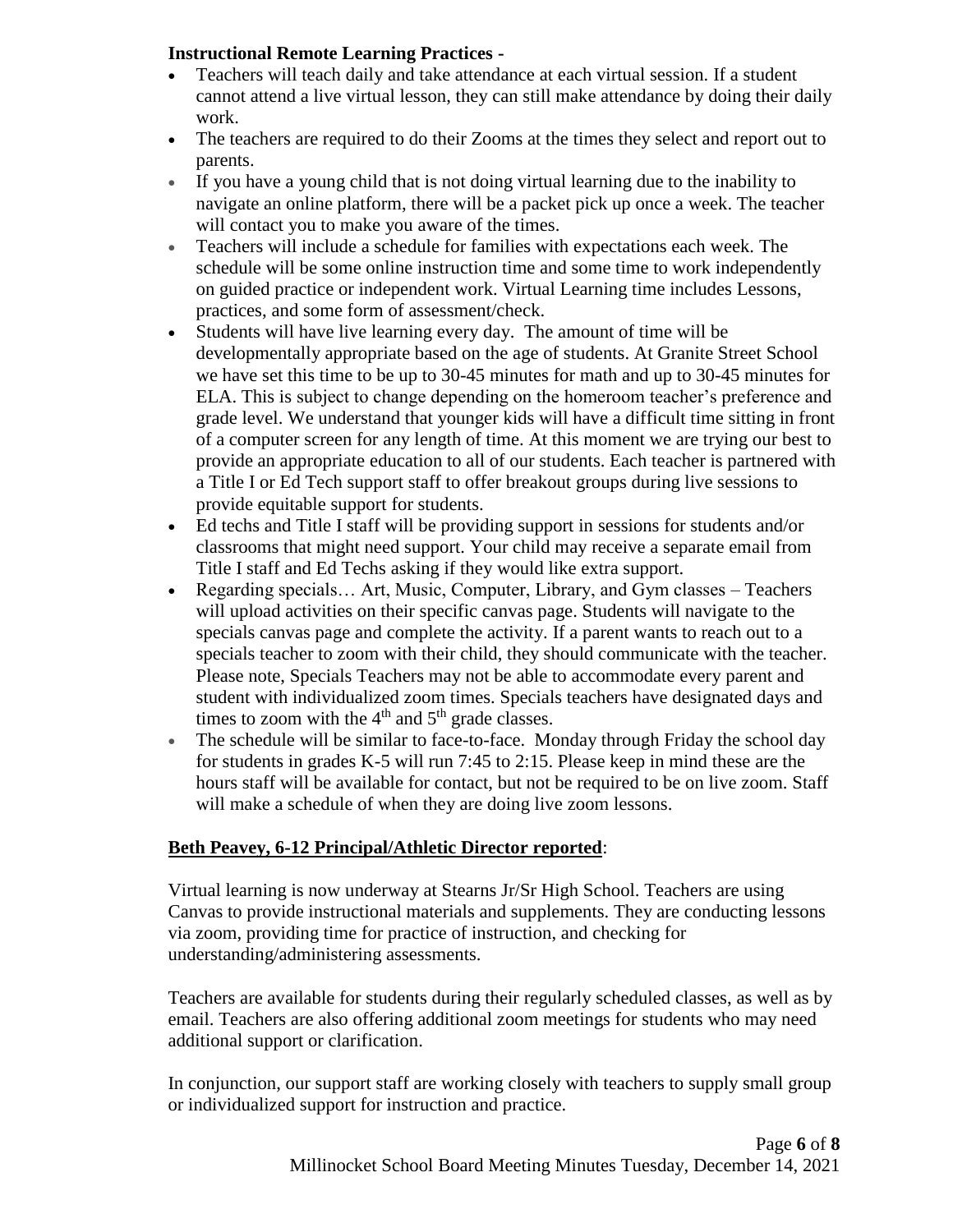I would like to take this time to thank our staff for all of their hard work, our parents who are supporting this period of virtual instruction and ensuring that their students are participating, and our students for remaining engaged in their learning.

# **X. Superintendent's Report**

The School Board tasked the Superintendent to explore career paths so we looked into joining with the Gear-Up Grant. Unfortunately, the program in this area did not get funded. He was invited to attend a 2-day workshop focusing on Jobs for Maine Grads and learning opportunities for students to work and get high school credit for their work. We are looking to see if JFMG could have a place in our school and we are going to look more in-depth at learning opportunities. The negative is our location, which is not within driving distance to many employers.

Kevin Gregory asked how far we are in the discussion with Region III to allow students to get credit for English and Math. The Superintendent stated we are looking to see if Region can meet the requirements of the school. Also, Mr. Gregory asked about the up and down changes in enrollment. The Superintendent stated it is families moving in and out of the region, as well as families who decide to homeschool their students due to COVID. Mr. Gregory asked about how the school days count for students who have COVID. The State is back to requiring 175 student days. If a student is quarantined and working on school work, it counts as an instruction day.

Before going into executive session, Peter Jamieson stated how much he appreciates Dr. McNaughton and the School Board. He encouraged them to continue to look at the big picture. He stated he came onto the Board angry and couldn't help with anything until his attitude changed. He feels the Board made some good progress and asked the Board to please continue in that progress. Before the next meeting, he will have resigned fully from the Board as he takes on the new position as Millinocket Town Manager.

# **XI. To see if the Board will enter into Executive Session 1 MRSA § 405(6)(A) information in confidential record**

Tabled

# **XII. To see if the Board will enter into Executive Session 1 MRSA § 405(6)(A) evaluation of the Superintendent**

**Motion:** To enter into executive session pursuant to 1 MRSA § 405(6)(D) evaluation of the Superintendent

**Motioned by**: Donald Raymond **Seconded by**: Michelle Brundrett

### **Board Discussion:**

None

**Voted:** 5 - Yes 0 - No 0 - Abs